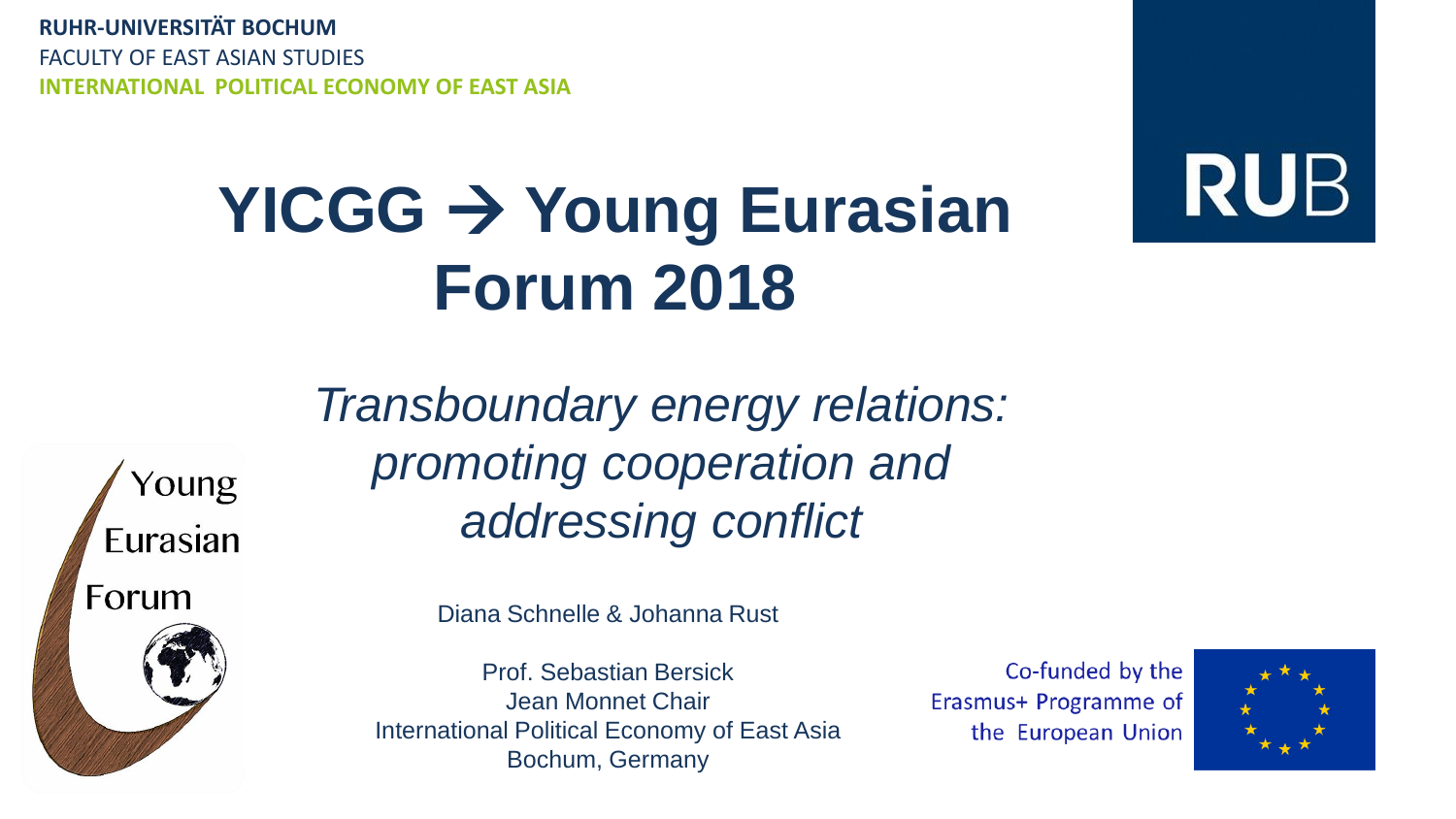#### **RUHR-UNIVERSITÄT BOCHUM** FACULTY OF EAST ASIAN STUDIES **INTERNATIONAL POLITICAL ECONOMY OF EAST ASIA**

**RUB** 

### **YICGG 2017** in Kazakhstan +

EXPO2017 Future Energy in Astana

### Inspiration: **YEF** (Young Eurasian Forum)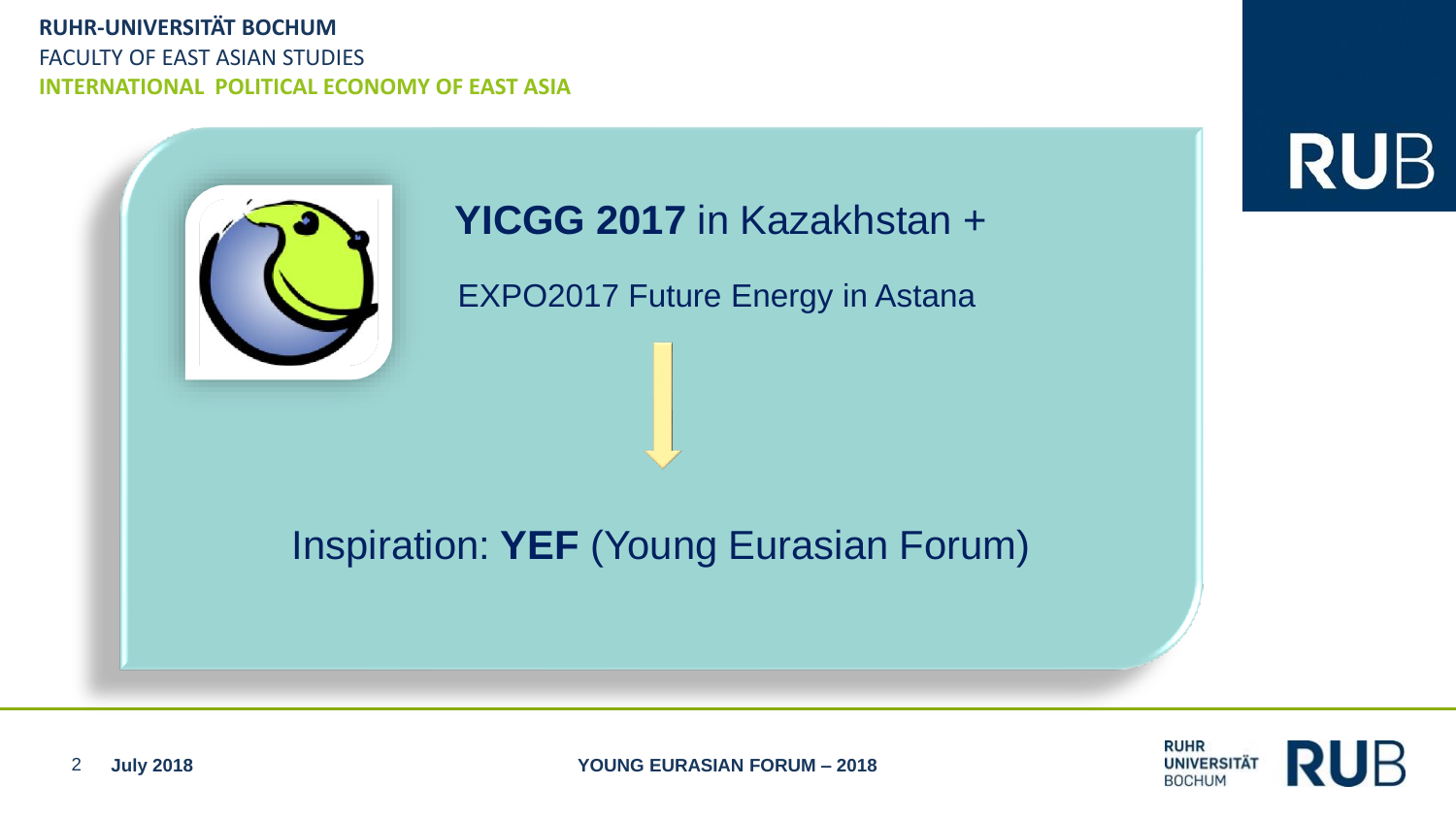FACULTY OF EAST ASIAN STUDIES **INTERNATIONAL POLITICAL ECONOMY OF EAST ASIA**

Co-funded by the Erasmus+ Programme of the European Union



**RUB** 



*"Transboundary energy relations: promoting cooperation and addressing conflict"*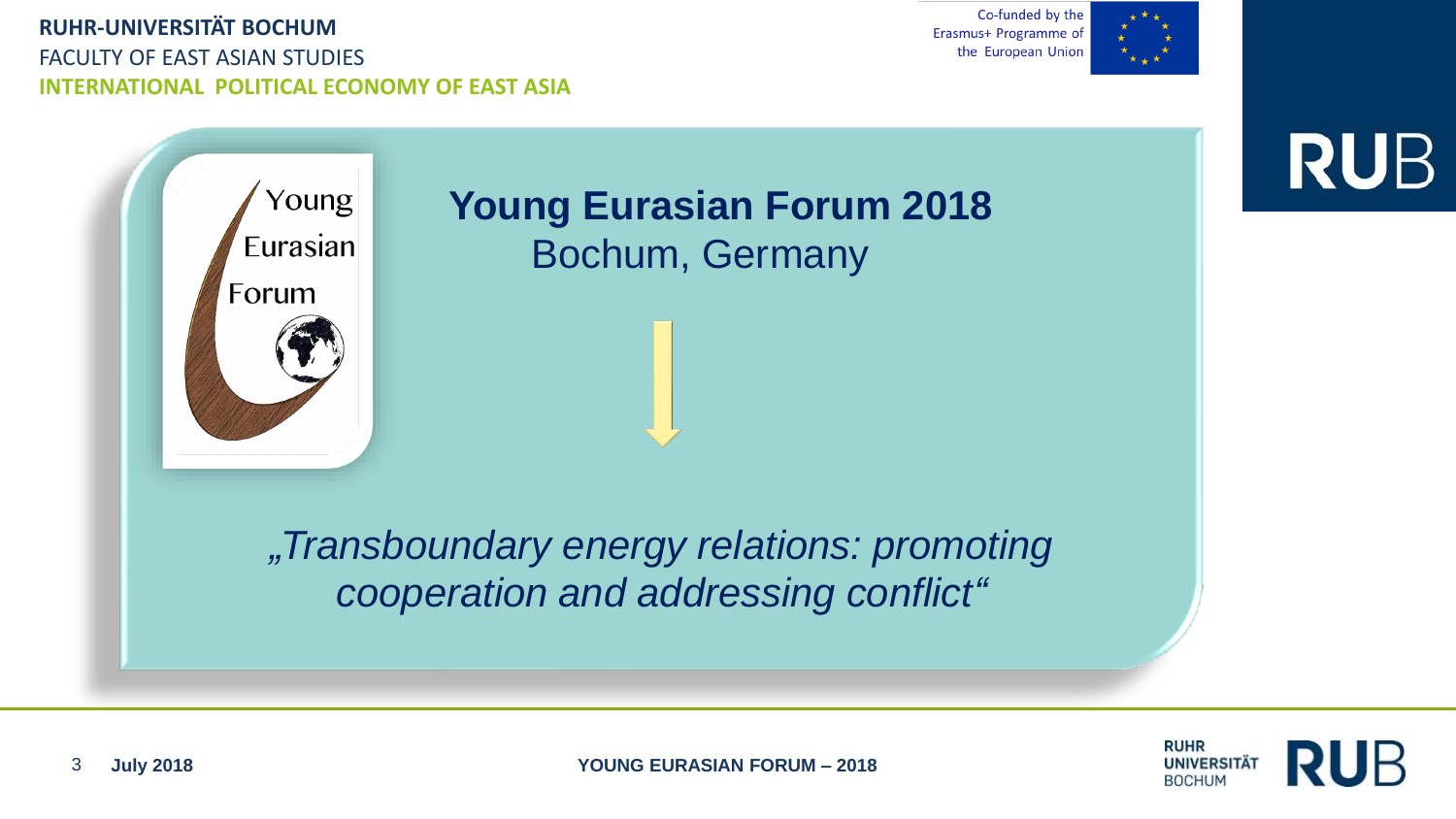FACULTY OF EAST ASIAN STUDIES **INTERNATIONAL POLITICAL ECONOMY OF EAST ASIA**

Co-funded by the Erasmus+ Programme of the European Union



**RUB** 



### **Transboundary energy relations**

➢ Focus on European, Central and East Asian energy issues

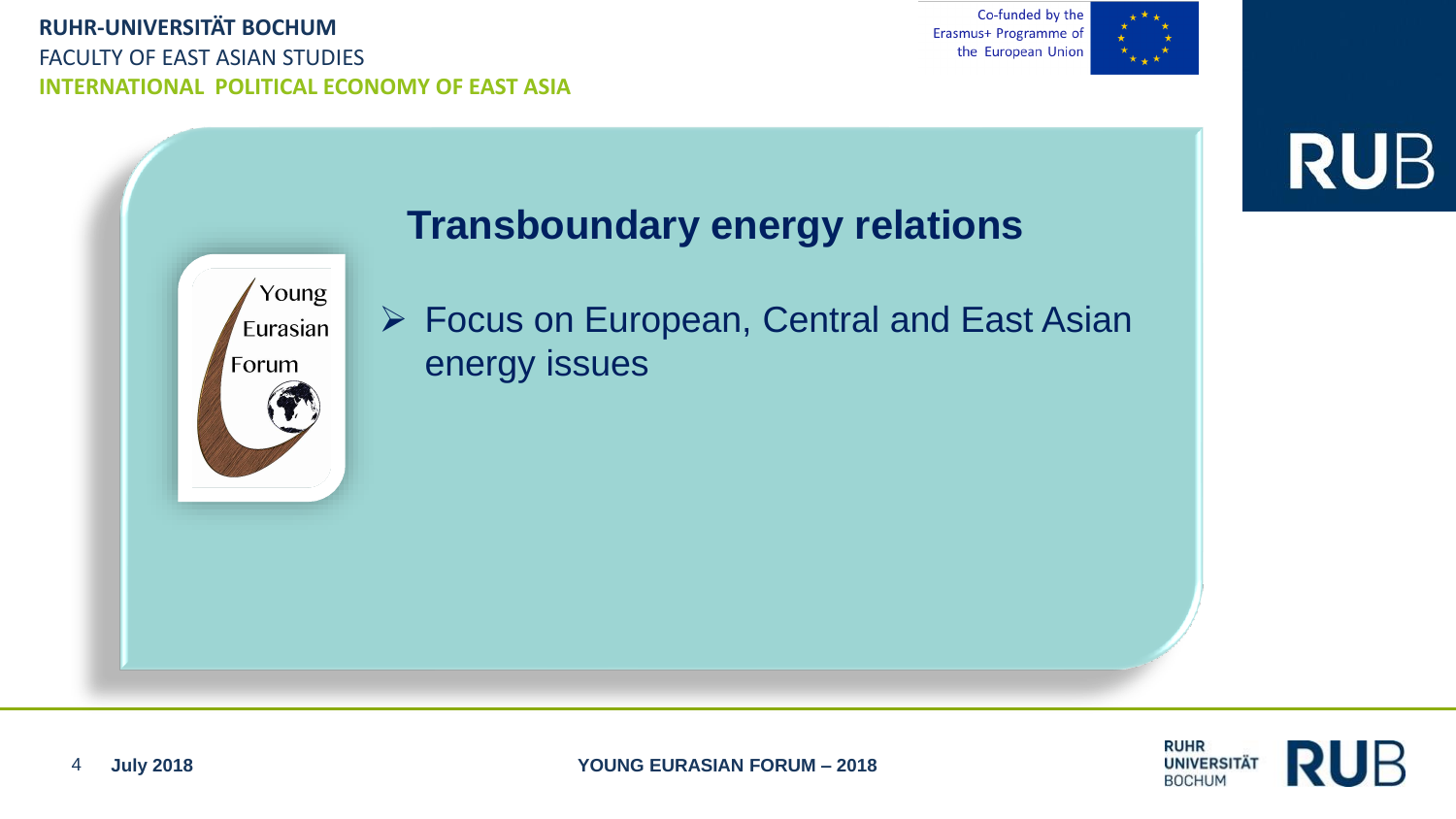FACULTY OF EAST ASIAN STUDIES **INTERNATIONAL POLITICAL ECONOMY OF EAST ASIA**

Co-funded by the Erasmus+ Programme of the European Union



**RUB** 



### **Transboundary energy relations**

- ➢ Focus on European, Central and East Asian energy issues
- ➢ National and transnational cooperation

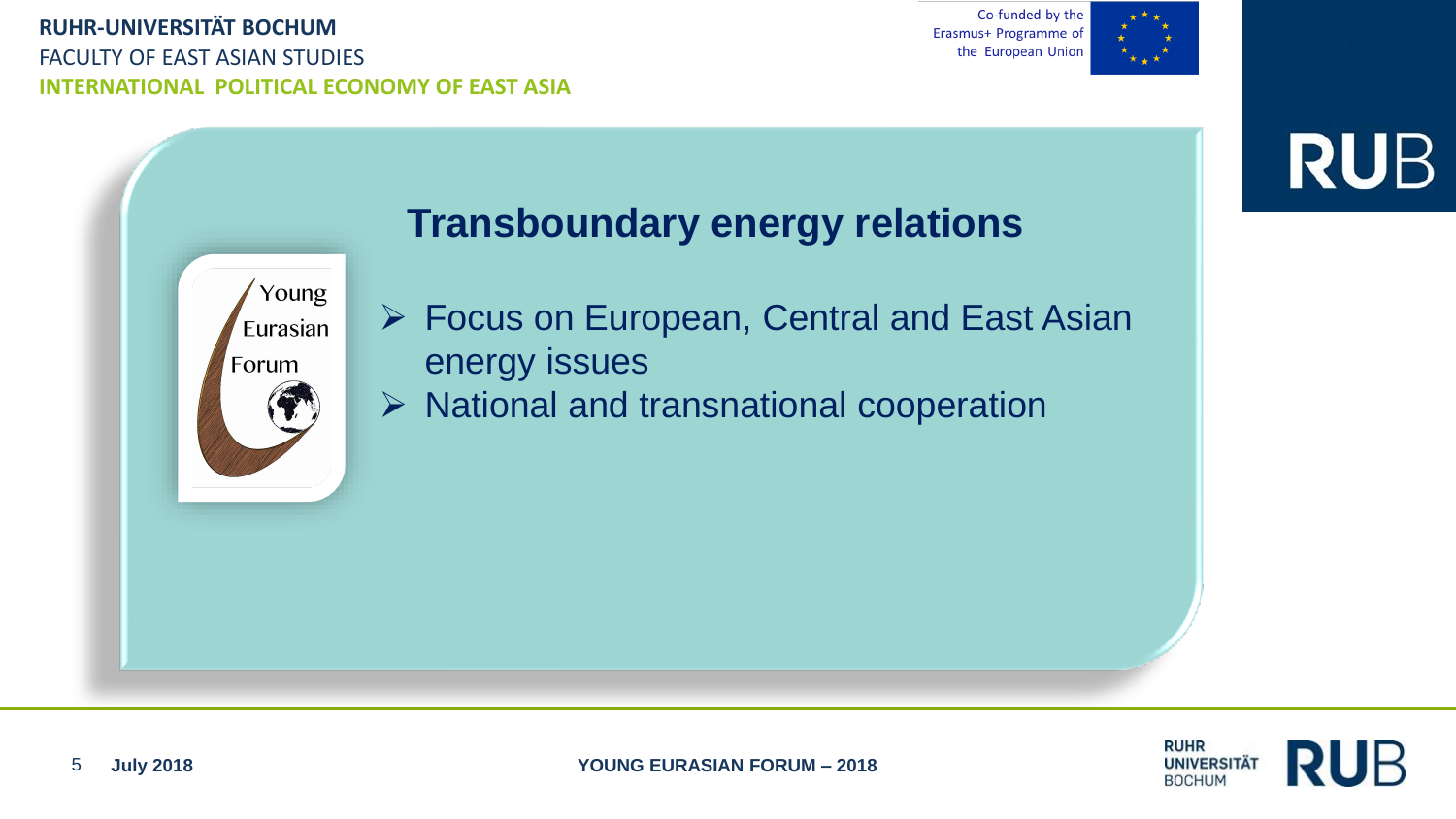FACULTY OF EAST ASIAN STUDIES **INTERNATIONAL POLITICAL ECONOMY OF EAST ASIA**

Co-funded by the Erasmus+ Programme of the European Union



**RUB** 



### **Transboundary energy relations**

- ➢ Focus on European, Central and East Asian energy issues
- ➢ National and transnational cooperation
- ➢ Exchange between senior and junior academics

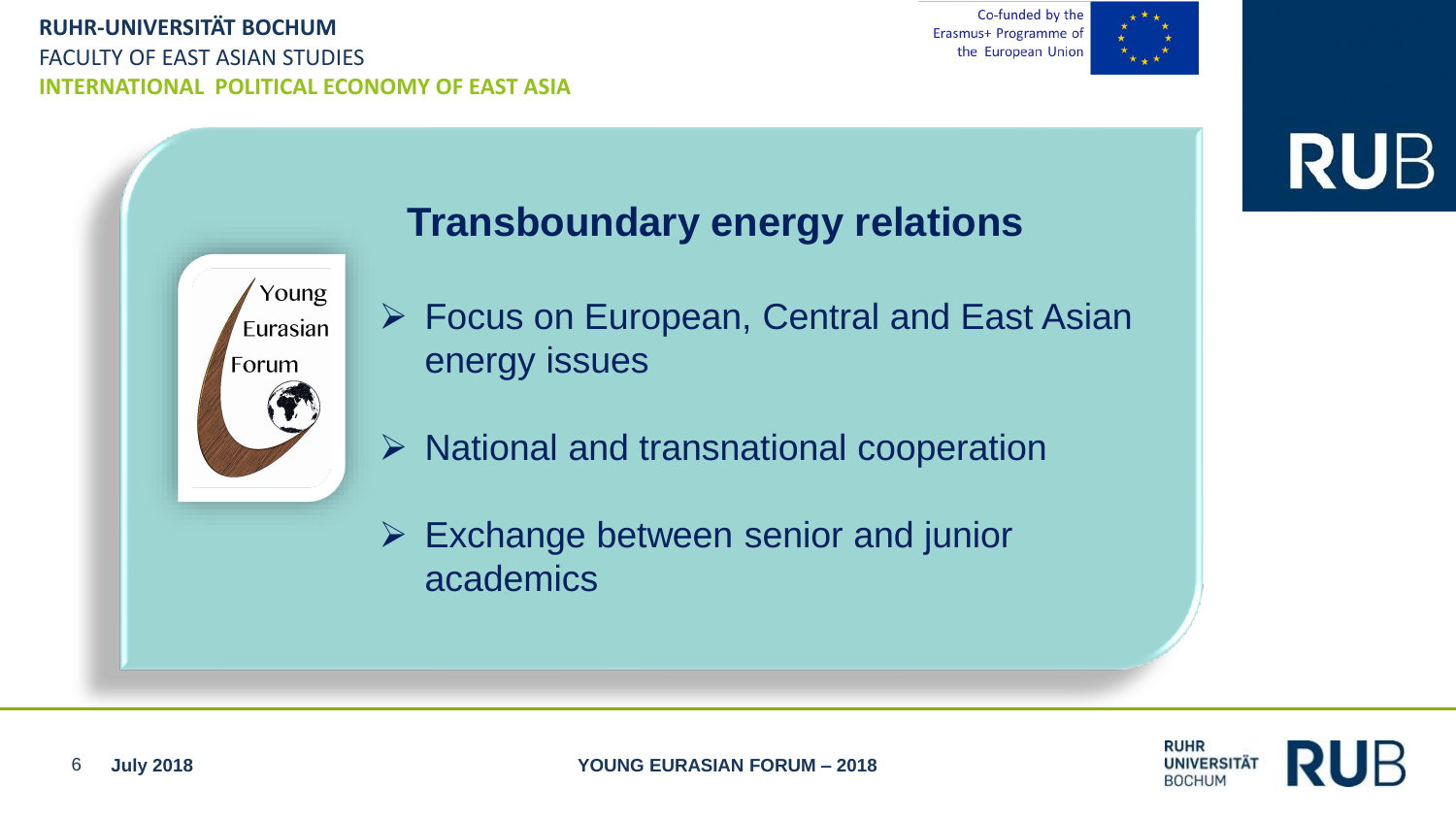#### **RUHR-UNIVERSITÄT BOCHUM** FACULTY OF EAST ASIAN STUDIES **INTERNATIONAL POLITICAL ECONOMY OF EAST ASIA**

Co-funded by the Erasmus+ Programme of the European Union



## **RUB**



### **Transboundary energy relations**

 $\geq$  30 Participants and speakers from: China, Great Britain, Japan, Kazahkstan, Singapore, Ukraine, USA

#### Workshops:

1) The political economy of Euro-Asian energy relations

- 2) Euro-Asian energy relations from the perspective of society and public interest
- 3) Environmental impact and sustainability of Euro-Asian energy relations

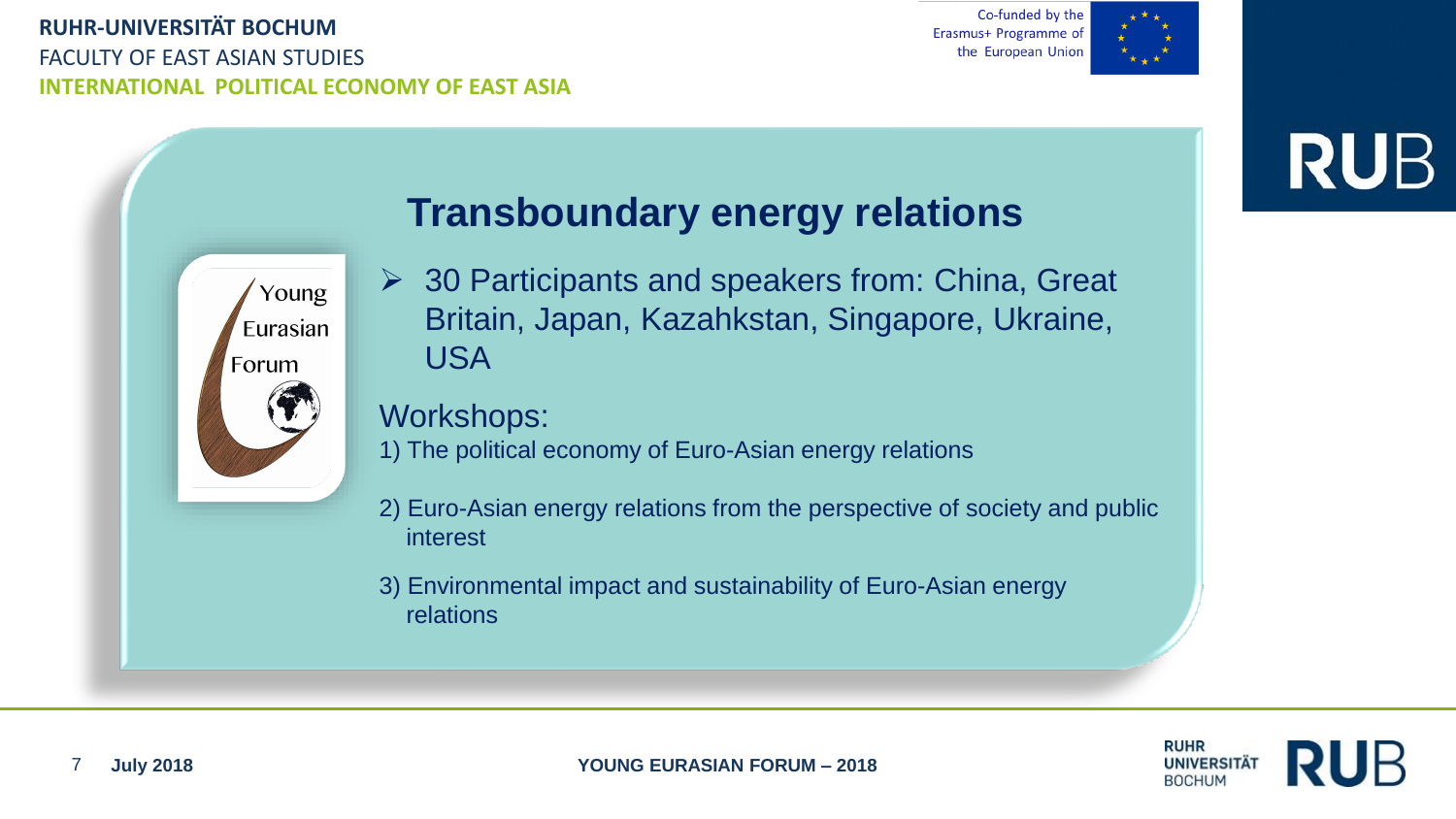FACULTY OF EAST ASIAN STUDIES **INTERNATIONAL POLITICAL ECONOMY OF EAST ASIA**

Co-funded by the Erasmus+ Programme of the European Union



## **RUB**

## Young Eurasian Forum

## **Academic research**

- $\rightarrow$  Exchange between senior + junior academics
- $\rightarrow$  Transdisciplinary dialogue

## **Digital tools**

 $\rightarrow$  Enhance + share academic findings

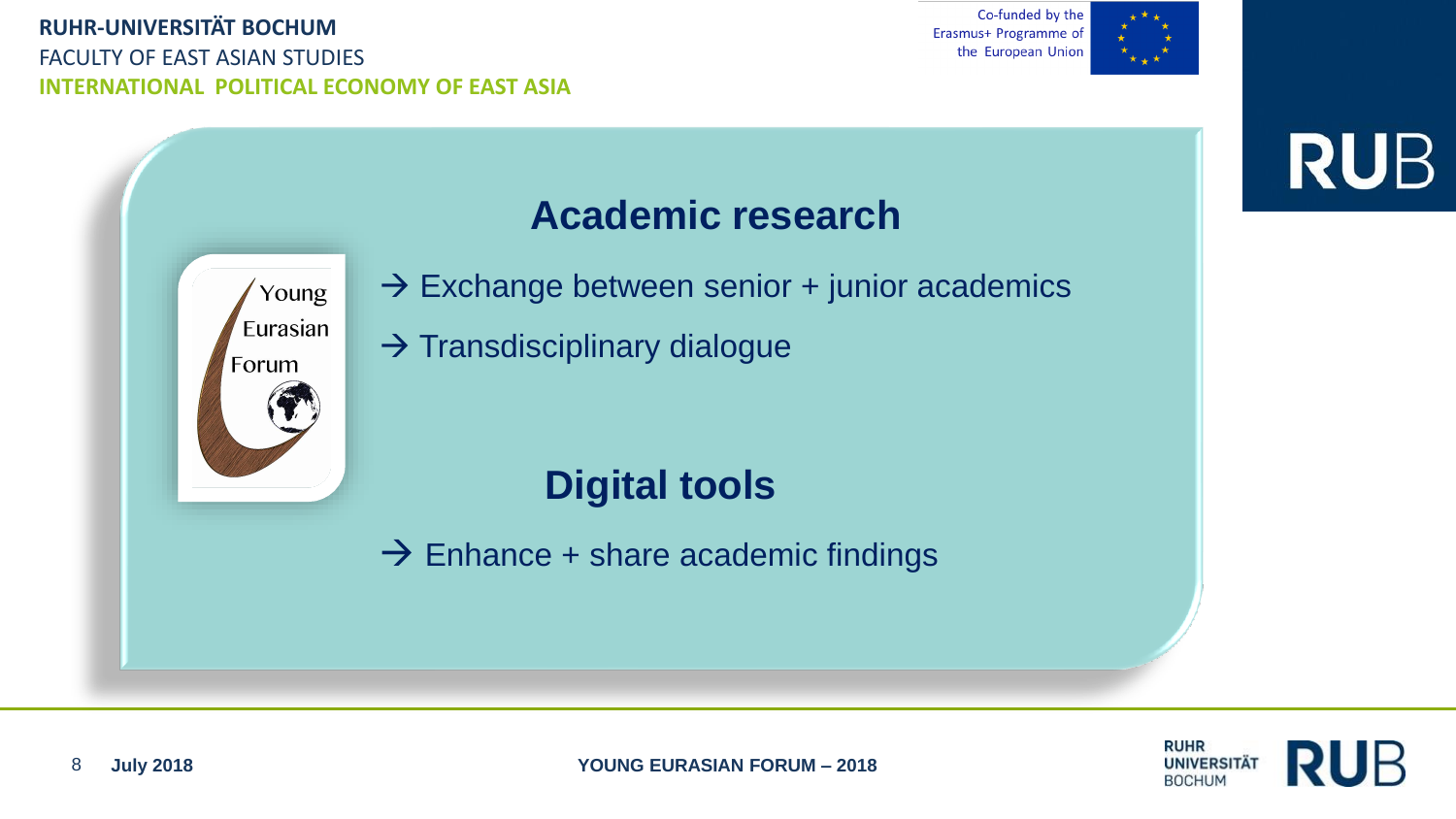Co-funded by the Erasmus+ Programme of the European Union



# **RUB**

## **"Energy-related policy making in Eurasia" (Project)**

- ➢ Funded by *Stiftung der Deutschen Wirtschaft* (Foundation for the German Economy)
- $\triangleright$  Analyzing interdependences of decisions concerning the politcal economy of Euro-Asian energy issues

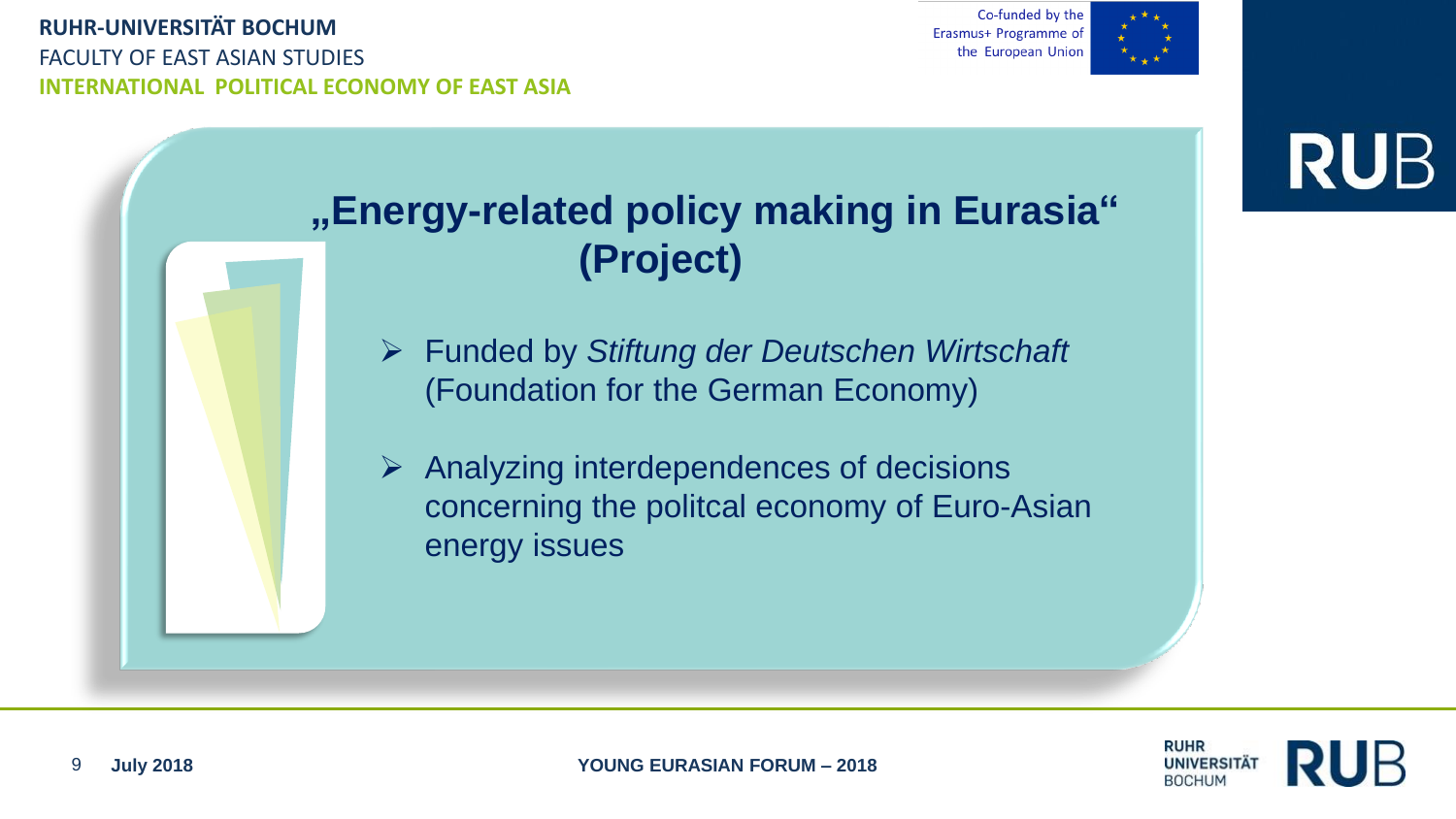FACULTY OF EAST ASIAN STUDIES **INTERNATIONAL POLITICAL ECONOMY OF EAST ASIA**

Co-funded by the Erasmus+ Programme of the European Union



## **RUB**

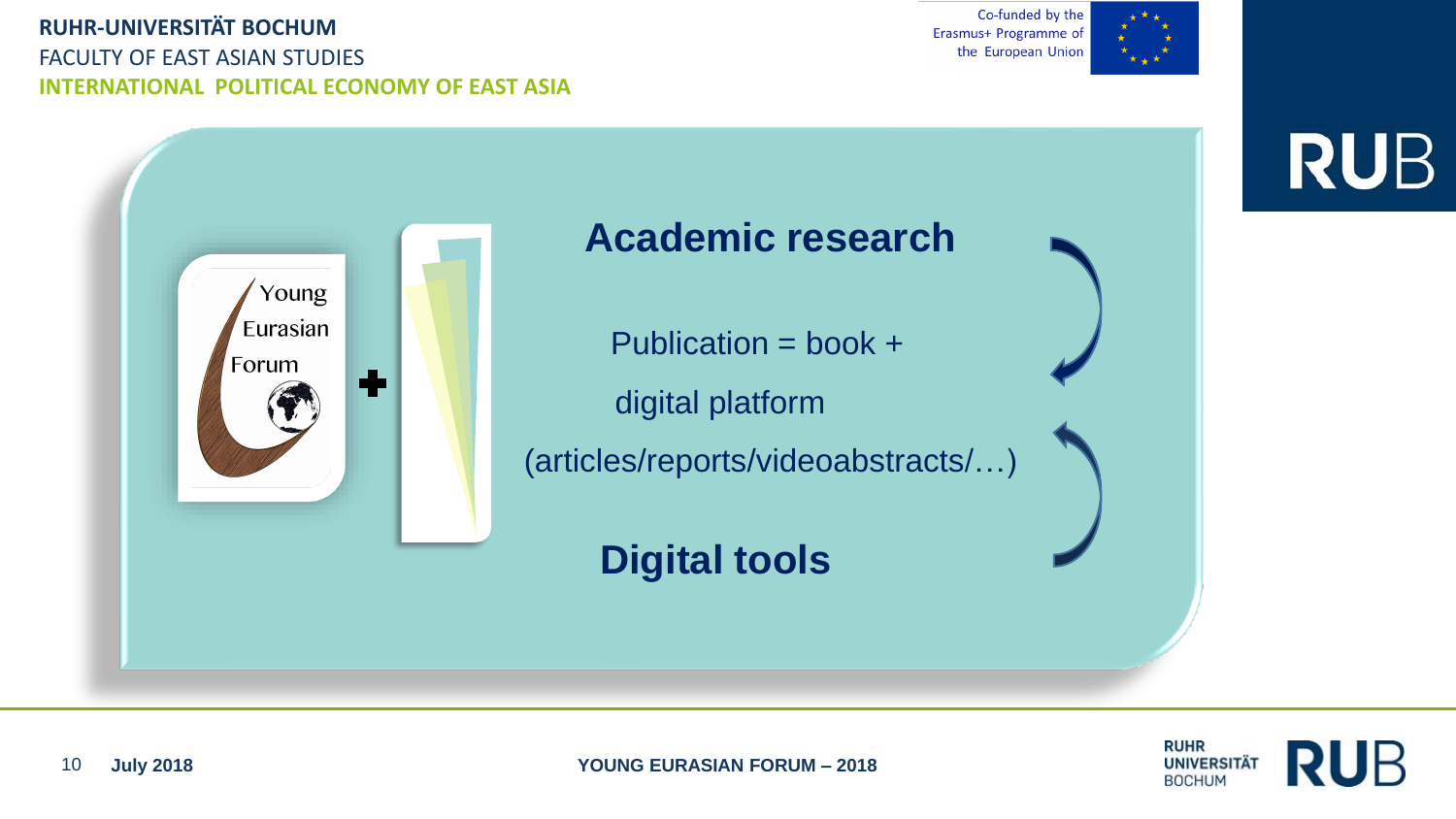#### FACULTY OF EAST ASIAN STUDIES **INTERNATIONAL POLITICAL ECONOMY OF EAST ASIA**

Co-funded by the Erasmus+ Programme of the European Union



**RUB** 

→ **Open access to academic research, policy relevant data analyzes, targeting scholars, policymakers, private sector and the broader public**

Young Eurasian

Forum